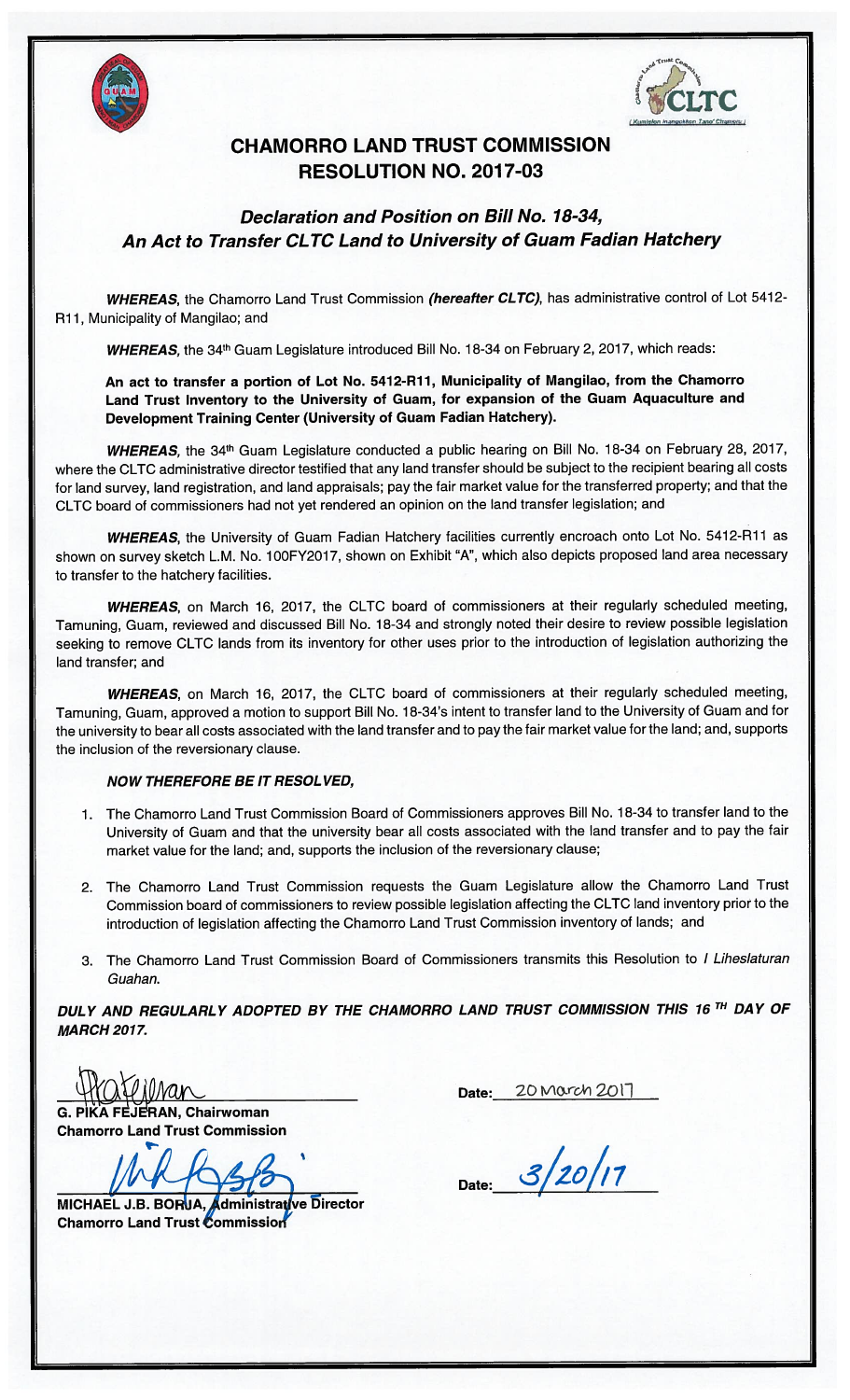## **CLTC Resolution No. 2017-03 EXHIBIT "A"**